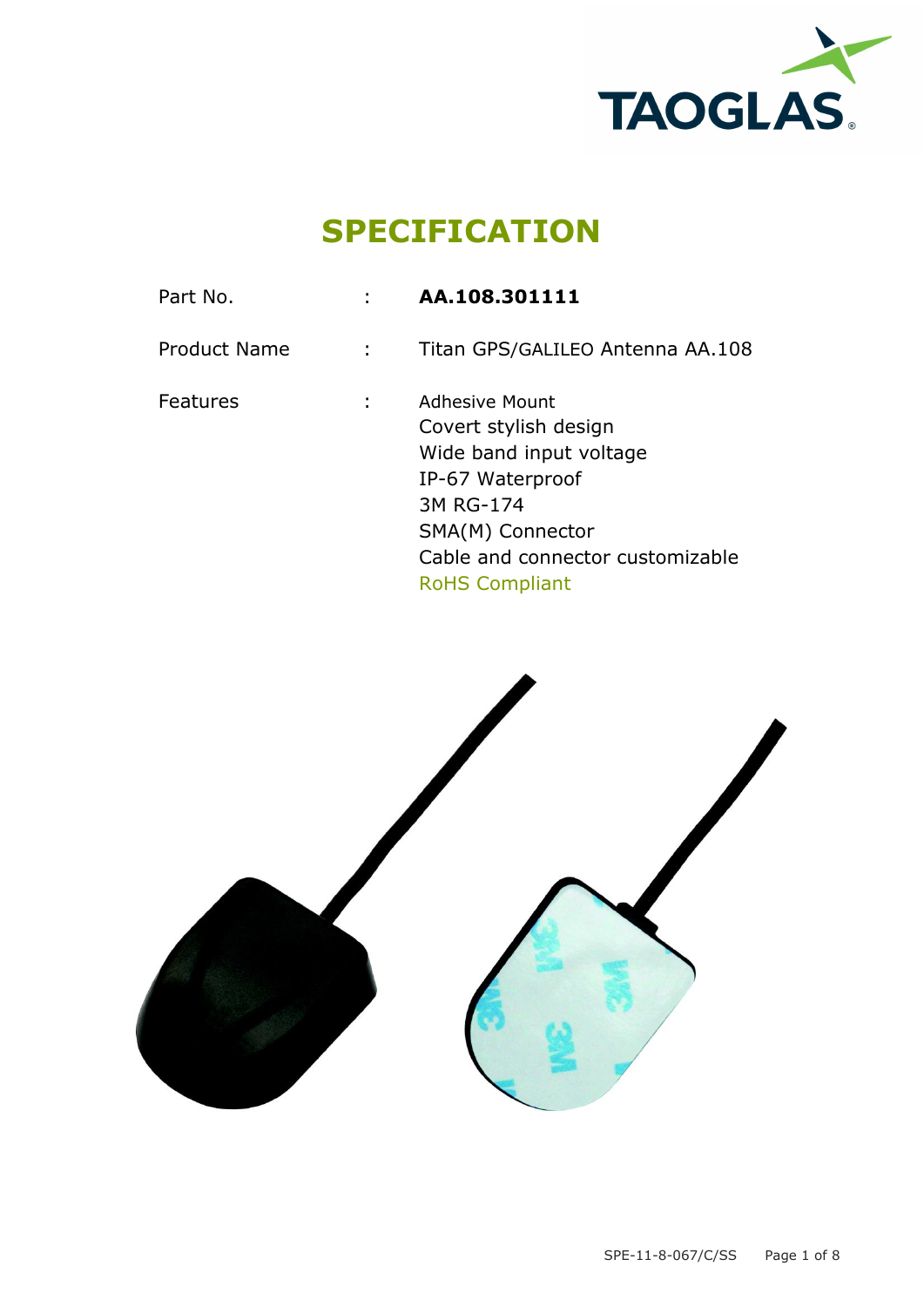

### **1. Introduction**

Our AA.108 Titan adhesive mount external antenna is ideal for robust, covert installations where durability and small size is paramount. It is ideal for telematics and M2M applications for commercial vehicle installations for fleet management etc.

Titan antennas are also widely used for consumer GPS/GALILEO devices when extra sensitivity is required, e.g. navigation devices and speed trap detectors.

The AA.108 is first tier automotive approved IP67 antenna, the part AA.108.301F21 (with GT5 connector) is listed in the global automotive IMDS databases, it has gone through full PPAP design, reliability and quality audits, including audits at the production facility.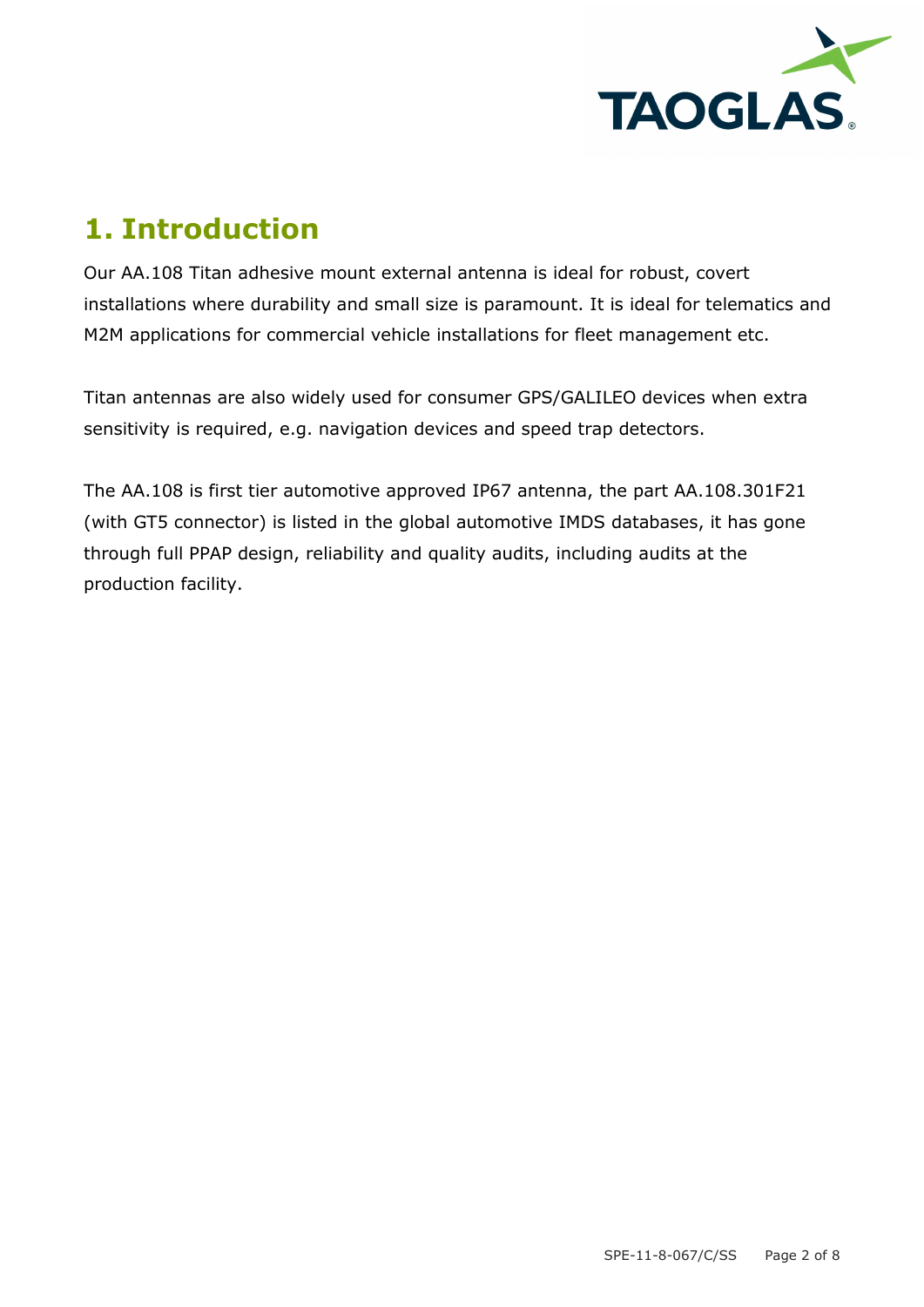

### **2. Specifications**

| <b>Ceramic Patch</b>     |              |  |  |  |  |  |  |  |
|--------------------------|--------------|--|--|--|--|--|--|--|
| <b>Outline Dimension</b> | $25*25*4mm$  |  |  |  |  |  |  |  |
| <b>Ground Size</b>       | $25*25*4mm$  |  |  |  |  |  |  |  |
| <b>Center Frequency</b>  | 1575.42±3MHz |  |  |  |  |  |  |  |
| <b>Bandwidth</b>         | 10MHz        |  |  |  |  |  |  |  |
| <b>VSWR</b>              | 1.92 Max     |  |  |  |  |  |  |  |
| Axial ratio              | 3dB Typ.     |  |  |  |  |  |  |  |
| Gain @ Zenith            | 2dBic Typ.   |  |  |  |  |  |  |  |
| Impedance                | $50\Omega$   |  |  |  |  |  |  |  |
| Polarization             | <b>RHCP</b>  |  |  |  |  |  |  |  |

| <b>LNA Specification</b>                  |                                    |                    |                  |           |  |     |  |  |  |  |
|-------------------------------------------|------------------------------------|--------------------|------------------|-----------|--|-----|--|--|--|--|
| 1575.42MHz<br>Frequency                   |                                    |                    |                  |           |  |     |  |  |  |  |
| Impedance<br>50 $\Omega$                  |                                    |                    |                  |           |  |     |  |  |  |  |
| <b>VSWR</b>                               | 1.92 Max.                          |                    |                  |           |  |     |  |  |  |  |
| DC Power Input                            | 1.8V                               | 2.5V               | 2.7V             | $3.3V$ 5V |  | 12V |  |  |  |  |
| Gain                                      | 21,8dB                             | 28dB               | 29dB<br>31dB     |           |  |     |  |  |  |  |
| Noise Figure                              | 1.4dB                              | 1.38dB             | 1.3dB            |           |  |     |  |  |  |  |
| <b>Power Consumption</b>                  | 4.5mA                              | 6.6 <sub>m</sub> A | 7 <sub>m</sub> A |           |  |     |  |  |  |  |
| <b>Band Attenuation</b>                   | 40dB @fo±50MHz                     |                    |                  |           |  |     |  |  |  |  |
| $-40^{\circ}$ C ~ +85°C<br>Operating temp |                                    |                    |                  |           |  |     |  |  |  |  |
| <b>Storage Temp</b>                       | $-40^{\circ}$ C ~ +90 $^{\circ}$ C |                    |                  |           |  |     |  |  |  |  |

\*Formula = Patch Antenna Average Gain + LNA typical gain – RG174 cable loss @1.2dB per meter = Gain at connector

Gain at the Connector - Patch Gain 2dB + LNA Gain 30dB – Cable loss of 1.2dB per metre  $(Q3m = 3.6dB) = 28.4dB$  approx.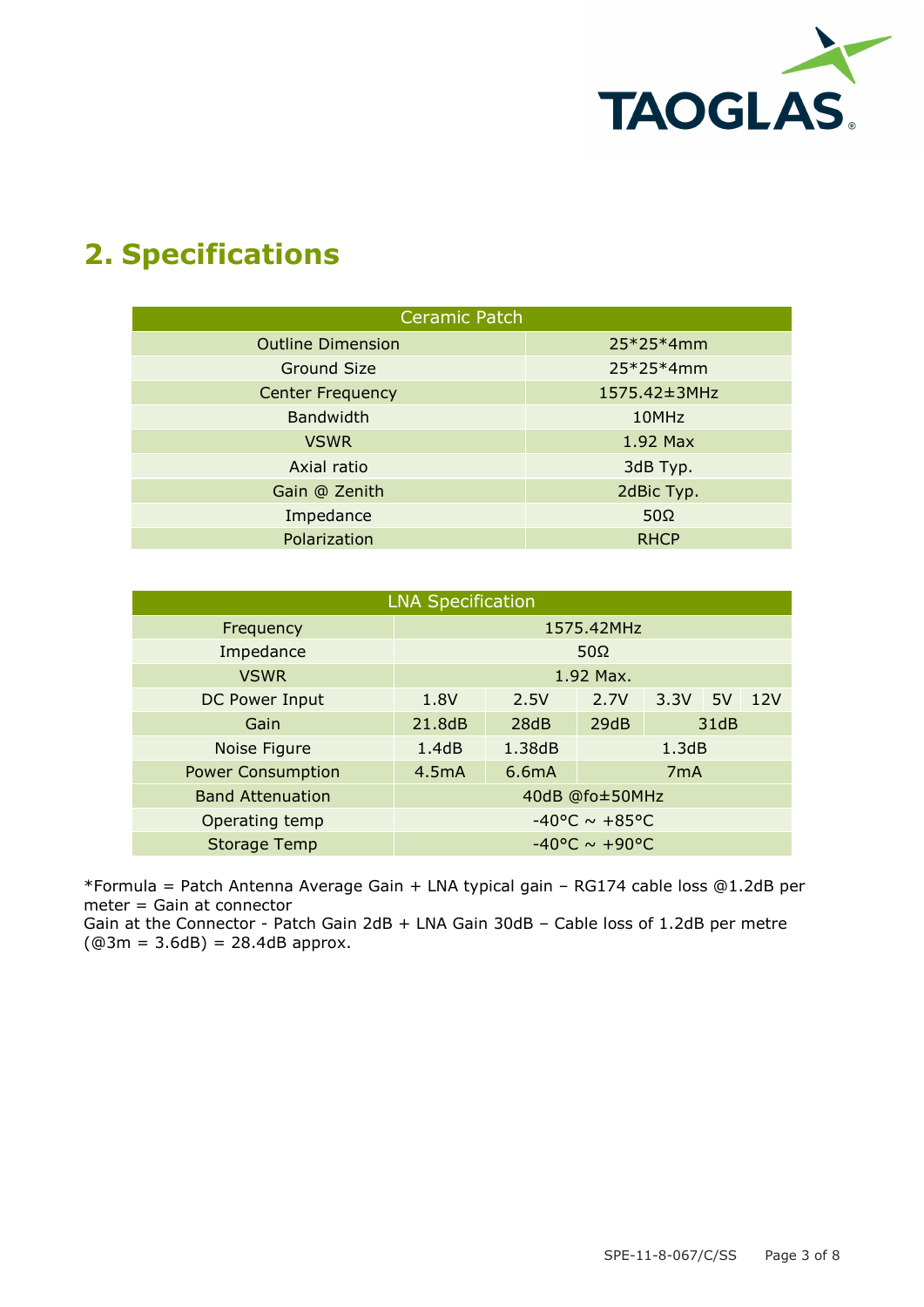

# **3. Ceramic Antenna Radiation Pattern (with housing)**



### **3.1. Ceramic Antenna S11 (with housing)**

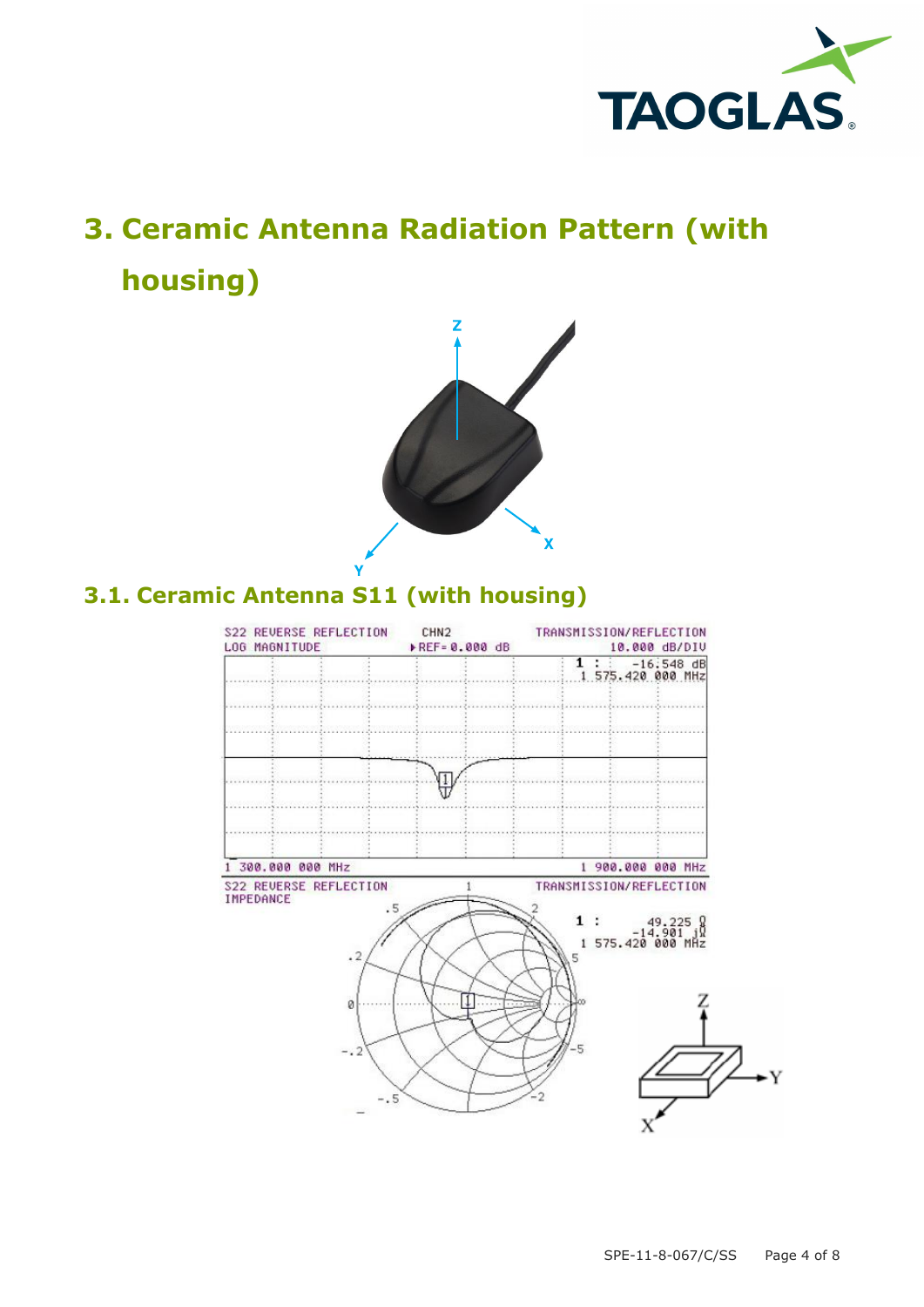

### **3.2. XZ Plane & YZ Plane**

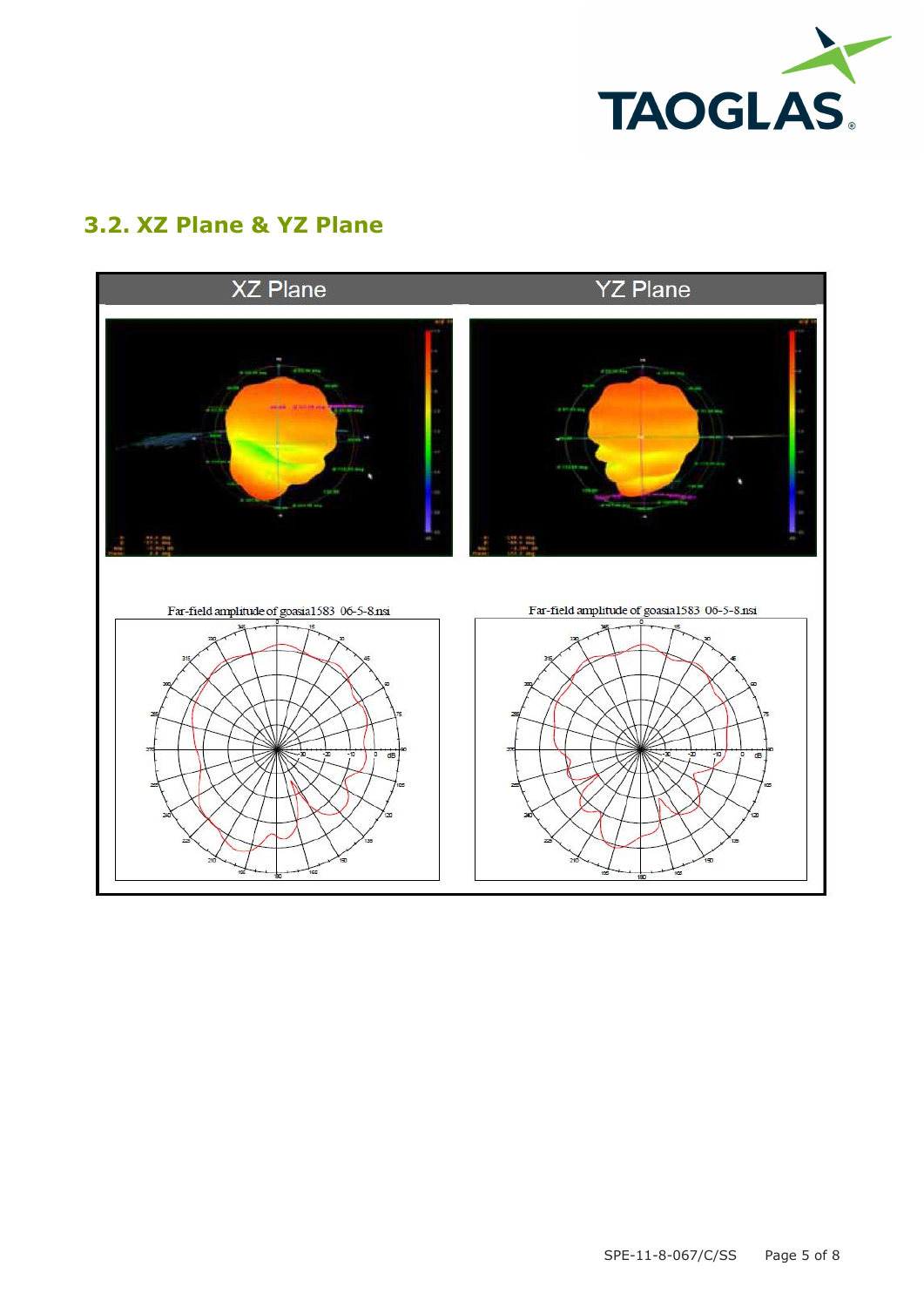

#### **3.3. LNA gain**



#### **3.4. LNA S22**

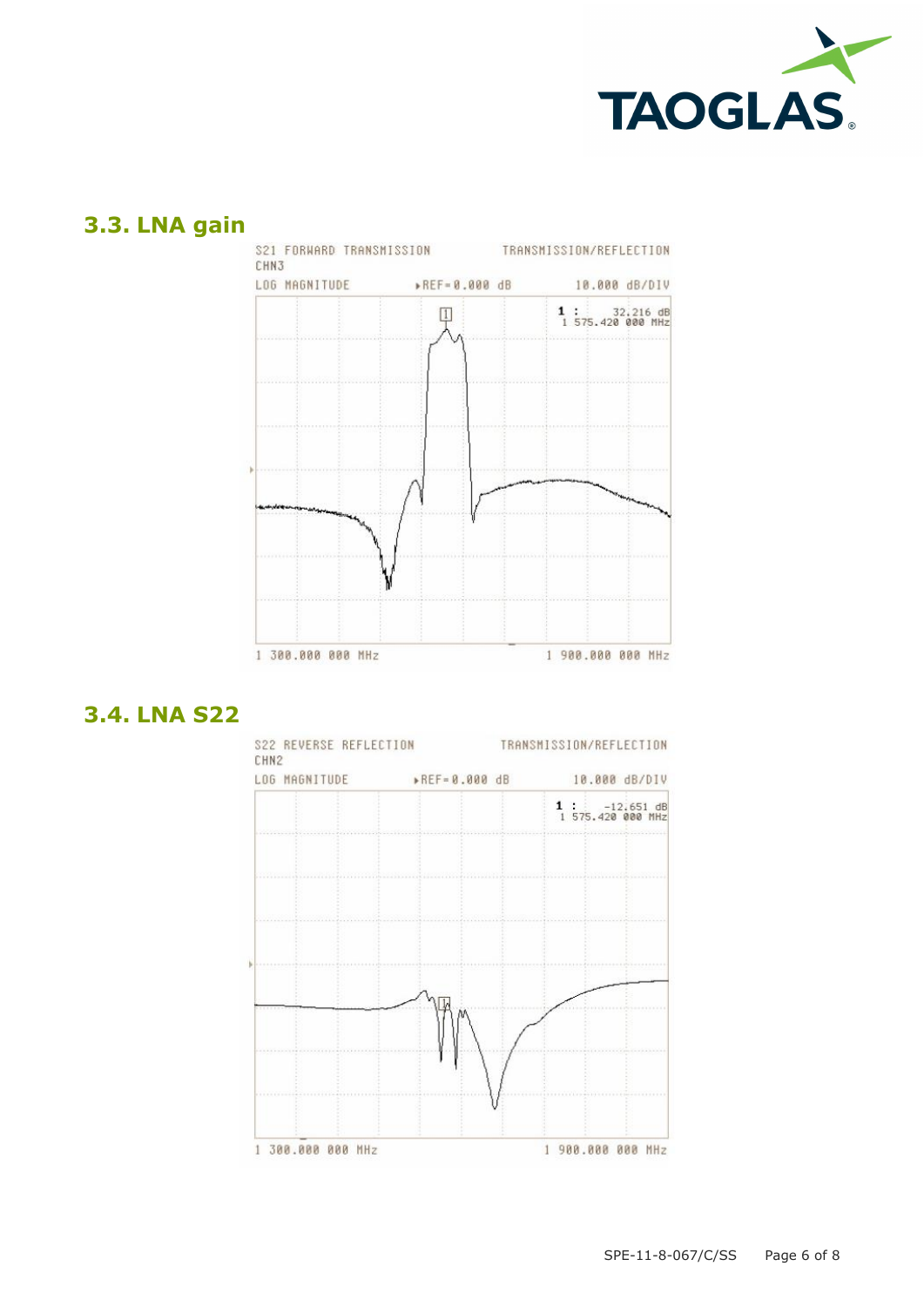

### **4. Drawing (Unit: mm)**



|               | Name                              | <b>Material</b> | Finish       | QTY |
|---------------|-----------------------------------|-----------------|--------------|-----|
|               | <b>GPS Antenna Housing Top</b>    | <b>PC</b>       | <b>Black</b> | 1   |
| $\mathcal{P}$ | <b>GPS Antenna Housing Bottom</b> | PC              | <b>Black</b> | 1   |
| 3             | Double Sided Adhesive             | 3M 4612         | White        | 1   |
| 4             | <b>Heat Shrink Tube</b>           | PE              | <b>Black</b> | 1   |
|               |                                   |                 |              |     |
|               | Name                              | <b>Spec</b>     | Finish       | QTY |
| <b>WW</b>     | <b>Connector Type</b>             | SMA(M) ST       | Gold         | 1   |
| <b>XX</b>     | Cable Length                      | 3000±30mm       | <b>Black</b> | 1   |
| YY            | Cable Type                        | <b>RG174</b>    | <b>Black</b> | 1   |